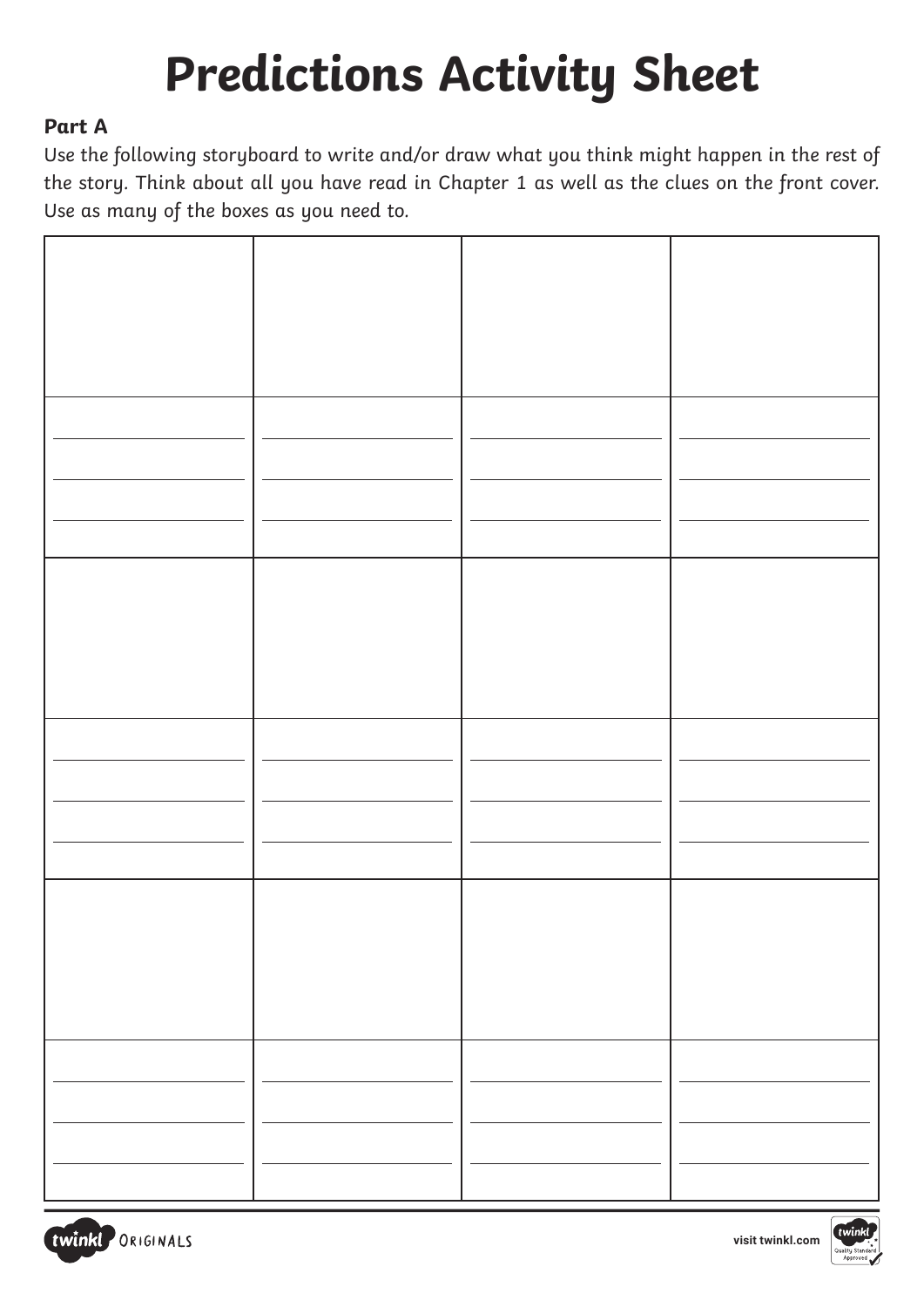## **Part B**

Imagine that you were the one who went into the attic to find out what was there. Use your imagination to draw and write about what you would want to find. Maybe it would be a room full of the best toys and games ever, or it was a secret zoo filled with friendly animals. Draw your plan of the attic below. Then, label it and write a few sentences about what you have found.



Write about what you found here.



 $\overline{a}$ 

 $\overline{a}$ 

 $\overline{a}$ 

 $\overline{a}$ 



 $\overline{a}$